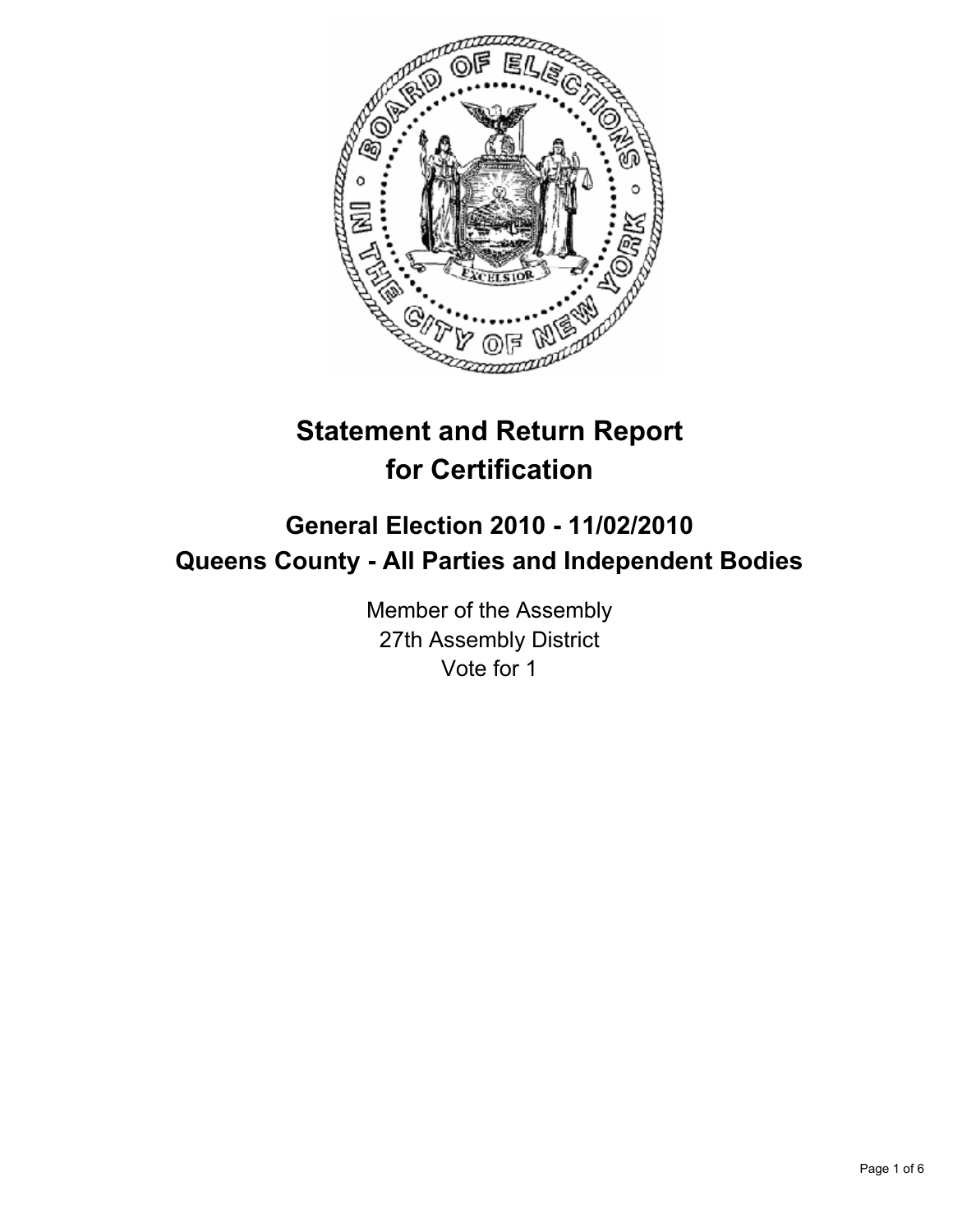

#### **Assembly District 27**

| PUBLIC COUNTER                      | 19,523 |
|-------------------------------------|--------|
| <b>EMERGENCY</b>                    | 0      |
| ABSENTEE/MILITARY                   | 518    |
| <b>AFFIDAVIT</b>                    | 278    |
| <b>Total Ballots</b>                | 20,551 |
| NETTIE MAYERSOHN (DEMOCRATIC)       | 12,517 |
| NETTIE MAYERSOHN (INDEPENDENCE)     | 1,527  |
| AAFESLI SROLOVITZ (WRITE-IN)        | 1      |
| ABRAHAM HECHT (WRITE-IN)            | 1      |
| ALAN LOWENTHAL (WRITE-IN)           | 1      |
| ALEX WITTENBERG (WRITE-IN)          | 1      |
| AMELIA BEOELRA (WRITE-IN)           | 1      |
| ANDREW ROCCO (WRITE-IN)             | 1      |
| ARUNAS MICULIS (WRITE-IN)           | 1      |
| BARBARA FINGER (WRITE-IN)           | 1      |
| <b>BOONDY (WRITE-IN)</b>            | 1      |
| BRADLEY P. HEINTZ (WRITE-IN)        | 1      |
| <b>BRUCE (WRITE-IN)</b>             | 1      |
| CHAD HOPKAITZ (WRITE-IN)            | 1      |
| CHASKY WELCHER (WRITE-IN)           | 1      |
| CLARK WHITSETT (WRITE-IN)           | 1      |
| CLAY DAVIS (WRITE-IN)               | 1      |
| DANIEL ZUCKERMAN (WRITE-IN)         | 1      |
| DAVID HARRIS (WRITE-IN)             | 1      |
| DAVID I ROTHSTEIN (WRITE-IN)        | 1      |
| DAVID SEMMEL (WRITE-IN)             | 1      |
| DAVID WELCHER (WRITE-IN)            | 3      |
| DIMITRY MEDVEDEZ (WRITE-IN)         | 1      |
| DONALD DUCK (WRITE-IN)              | 3      |
| EFRAYIM ZUCKER (WRITE-IN)           | 1      |
| ELEN WHITE (WRITE-IN)               | 1      |
| ELI MANNING (WRITE-IN)              | 1      |
| ELVIS (WRITE-IN)                    | 1      |
| FRED BOOTH (WRITE-IN)               | 1      |
| <b>GEORGE WASHINGTON (WRITE-IN)</b> | 1      |
| GOOFY (WRITE-IN)                    | 1      |
| <b>GORDON WASH (WRITE-IN)</b>       | 2      |
| GUNNAR BERG (WRITE-IN)              | 1      |
| HARRY MCGEE (WRITE-IN)              | 1      |
| HAYIN SCHWARTZ (WRITE-IN)           | 1      |
| HENOCH BLUM (WRITE-IN)              | 1      |
| JACKIE MASON (WRITE-IN)             | 1      |
| JACOB NEWMAN (WRITE-IN)             | 1      |
| JACUZZI (WRITE-IN)                  | 1      |
| JAMES BURNS (WRITE-IN)              | 1      |
| JERRY SEINFELD (WRITE-IN)           | 1      |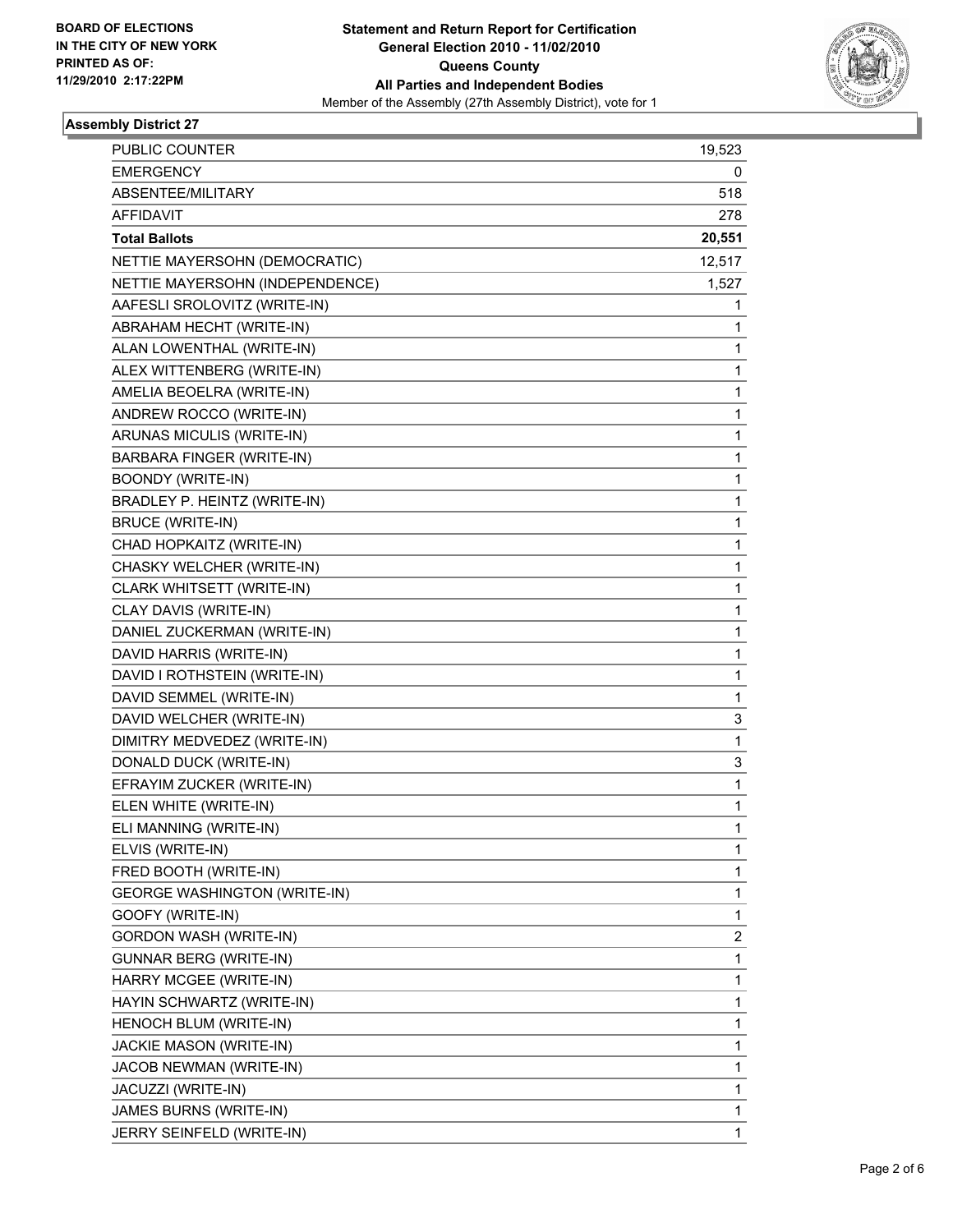

#### **Assembly District 27**

| JOAN VOIGHT (WRITE-IN)          | 1      |
|---------------------------------|--------|
| JOHN CLIFTON (WRITE-IN)         | 2      |
| JOHN D MISOULIS (WRITE-IN)      | 1      |
| JOHN DAY (WRITE-IN)             | 1      |
| JOHN GROSSMAN (WRITE-IN)        | 1      |
| JOHNSON (WRITE-IN)              | 1      |
| JON DOE (WRITE-IN)              | 1      |
| JUSTIN WAX JACOBS (WRITE-IN)    | 4      |
| <b>KEVIN (WRITE-IN)</b>         | 1      |
| LINDA MCMAHON (WRITE-IN)        | 1      |
| MARTIN GOLDMAN (WRITE-IN)       | 1      |
| MARTIN T GOODMAN (WRITE-IN)     | 1      |
| MATT MALONE (WRITE-IN)          | 1      |
| MENDEI ZLOTNICK (WRITE-IN)      | 1      |
| MICHAEL SIMENOUITZ (WRITE-IN)   | 1      |
| MICHELLE MALKIN (WRITE-IN)      | 1      |
| MICKEY MOUSE (WRITE-IN)         | 2      |
| MIKE MULLIGAN (WRITE-IN)        | 1      |
| MINNIE MOUSE (WRITE-IN)         | 1      |
| MOTI LAX (WRITE-IN)             | 1      |
| NO NAME (WRITE-IN)              | 21     |
| NOT NETTIE MAYERSOHN (WRITE-IN) | 1      |
| PATRICK A SILER (WRITE-IN)      | 1      |
| RACHEL MADDOW (WRITE-IN)        | 1      |
| RICHARD O'CONNELL (WRITE-IN)    | 1      |
| ROBERT SCHWARTZ (WRITE-IN)      | 1      |
| ROBERT SILVERSMITH (WRITE-IN)   | 1      |
| RON MOORE (WRITE-IN)            | 1      |
| RONALD REAGAN (WRITE-IN)        | 1      |
| ROSE SABALYE (WRITE-IN)         | 1      |
| SCHROOGE MCDUCK (WRITE-IN)      | 1      |
| SCOOBY DOO (WRITE-IN)           | 1      |
| SUPER-MAN (WRITE-IN)            | 1      |
| SYLVIA HACK (WRITE-IN)          | 1      |
| TIM FUREY (WRITE-IN)            | 1      |
| TOBY ANN STAVISKY (WRITE-IN)    | 1      |
| WAFTAI STRVIORITZ (WRITE-IN)    | 1      |
| YAN QIU LI (WRITE-IN)           | 1      |
| ZEV GASSHER (WRITE-IN)          | 1      |
| <b>Total Votes</b>              | 14,152 |
| Unrecorded                      | 6,399  |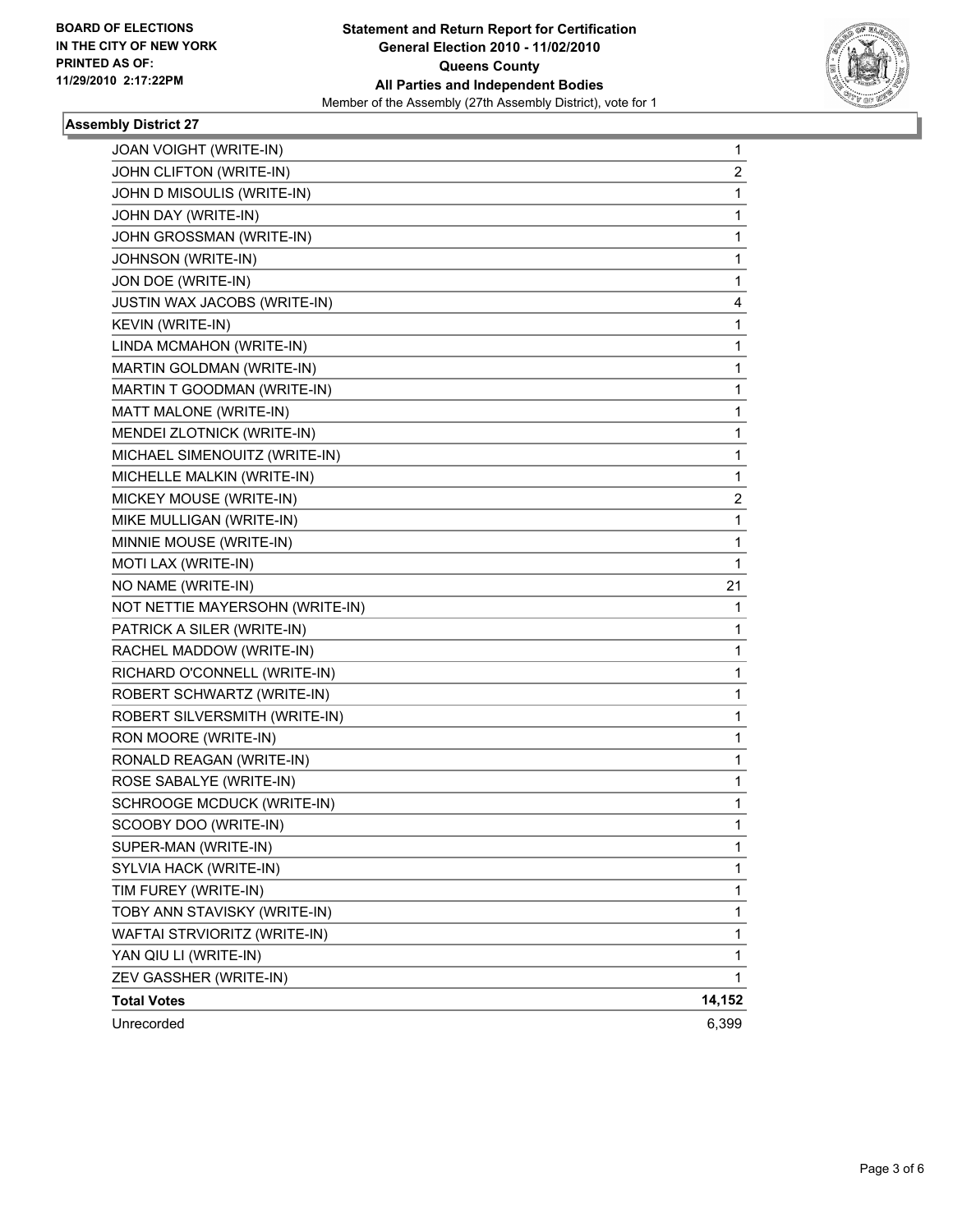

#### **Total for Member of the Assembly (27th Assembly District) - Queens County**

| PUBLIC COUNTER                      | 19,523       |
|-------------------------------------|--------------|
| <b>EMERGENCY</b>                    | 0            |
| ABSENTEE/MILITARY                   | 518          |
| AFFIDAVIT                           | 278          |
| <b>Total Ballots</b>                | 20,551       |
| NETTIE MAYERSOHN (DEMOCRATIC)       | 12,517       |
| NETTIE MAYERSOHN (INDEPENDENCE)     | 1,527        |
| AAFESLI SROLOVITZ (WRITE-IN)        | 1            |
| ABRAHAM HECHT (WRITE-IN)            | 1            |
| ALAN LOWENTHAL (WRITE-IN)           | 1            |
| ALEX WITTENBERG (WRITE-IN)          | 1            |
| AMELIA BEOELRA (WRITE-IN)           | 1            |
| ANDREW ROCCO (WRITE-IN)             | $\mathbf{1}$ |
| ARUNAS MICULIS (WRITE-IN)           | 1            |
| BARBARA FINGER (WRITE-IN)           | 1            |
| <b>BOONDY (WRITE-IN)</b>            | 1            |
| BRADLEY P. HEINTZ (WRITE-IN)        | 1            |
| <b>BRUCE (WRITE-IN)</b>             | 1            |
| CHAD HOPKAITZ (WRITE-IN)            | $\mathbf{1}$ |
| CHASKY WELCHER (WRITE-IN)           | 1            |
| CLARK WHITSETT (WRITE-IN)           | 1            |
| CLAY DAVIS (WRITE-IN)               | 1            |
| DANIEL ZUCKERMAN (WRITE-IN)         | 1            |
| DAVID HARRIS (WRITE-IN)             | 1            |
| DAVID I ROTHSTEIN (WRITE-IN)        | $\mathbf{1}$ |
| DAVID SEMMEL (WRITE-IN)             | 1            |
| DAVID WELCHER (WRITE-IN)            | 3            |
| DIMITRY MEDVEDEZ (WRITE-IN)         | 1            |
| DONALD DUCK (WRITE-IN)              | 3            |
| EFRAYIM ZUCKER (WRITE-IN)           | 1            |
| ELEN WHITE (WRITE-IN)               | $\mathbf{1}$ |
| ELI MANNING (WRITE-IN)              | 1            |
| ELVIS (WRITE-IN)                    | 1            |
| FRED BOOTH (WRITE-IN)               | 1            |
| <b>GEORGE WASHINGTON (WRITE-IN)</b> | 1            |
| GOOFY (WRITE-IN)                    | 1            |
| GORDON WASH (WRITE-IN)              | 2            |
| GUNNAR BERG (WRITE-IN)              | 1            |
| HARRY MCGEE (WRITE-IN)              | 1            |
| HAYIN SCHWARTZ (WRITE-IN)           | 1            |
| HENOCH BLUM (WRITE-IN)              | 1            |
| JACKIE MASON (WRITE-IN)             | 1            |
| JACOB NEWMAN (WRITE-IN)             | 1            |
| JACUZZI (WRITE-IN)                  | 1            |
| JAMES BURNS (WRITE-IN)              | 1            |
| JERRY SEINFELD (WRITE-IN)           | 1            |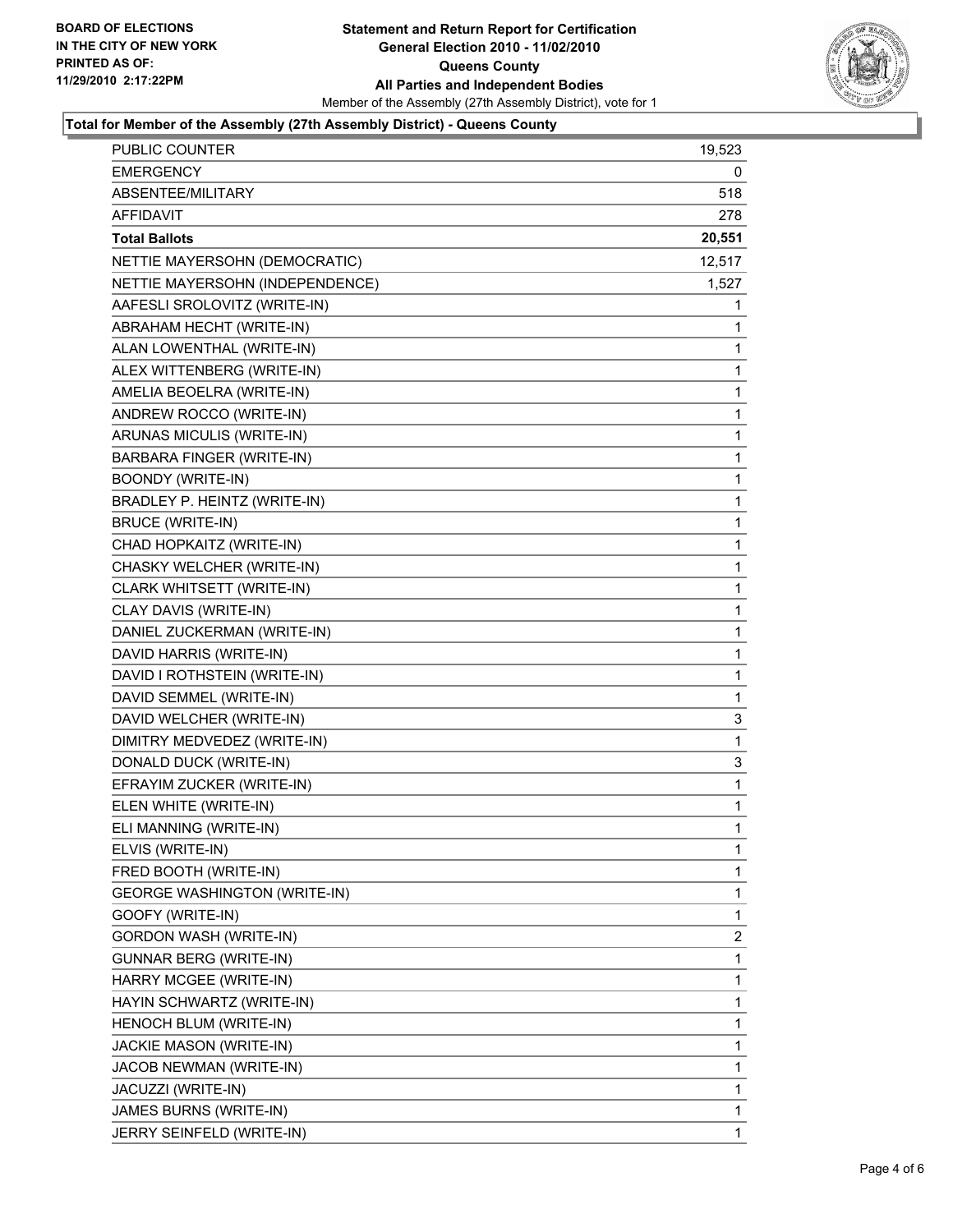

#### **Total for Member of the Assembly (27th Assembly District) - Queens County**

| JOAN VOIGHT (WRITE-IN)          | 1            |
|---------------------------------|--------------|
| JOHN CLIFTON (WRITE-IN)         | 2            |
| JOHN D MISOULIS (WRITE-IN)      | 1            |
| JOHN DAY (WRITE-IN)             | 1            |
| JOHN GROSSMAN (WRITE-IN)        | 1            |
| JOHNSON (WRITE-IN)              | 1            |
| JON DOE (WRITE-IN)              | 1            |
| JUSTIN WAX JACOBS (WRITE-IN)    | 4            |
| <b>KEVIN (WRITE-IN)</b>         | 1            |
| LINDA MCMAHON (WRITE-IN)        | 1            |
| MARTIN GOLDMAN (WRITE-IN)       | 1            |
| MARTIN T GOODMAN (WRITE-IN)     | 1            |
| MATT MALONE (WRITE-IN)          | 1            |
| MENDEI ZLOTNICK (WRITE-IN)      | 1            |
| MICHAEL SIMENOUITZ (WRITE-IN)   | 1            |
| MICHELLE MALKIN (WRITE-IN)      | 1            |
| MICKEY MOUSE (WRITE-IN)         | 2            |
| MIKE MULLIGAN (WRITE-IN)        | 1            |
| MINNIE MOUSE (WRITE-IN)         | 1            |
| MOTI LAX (WRITE-IN)             | 1            |
| NO NAME (WRITE-IN)              | 21           |
| NOT NETTIE MAYERSOHN (WRITE-IN) | 1            |
| PATRICK A SILER (WRITE-IN)      | 1            |
| RACHEL MADDOW (WRITE-IN)        | 1            |
| RICHARD O'CONNELL (WRITE-IN)    | 1            |
| ROBERT SCHWARTZ (WRITE-IN)      | 1            |
| ROBERT SILVERSMITH (WRITE-IN)   | 1            |
| RON MOORE (WRITE-IN)            | 1            |
| RONALD REAGAN (WRITE-IN)        | 1            |
| ROSE SABALYE (WRITE-IN)         | 1            |
| SCHROOGE MCDUCK (WRITE-IN)      | 1            |
| SCOOBY DOO (WRITE-IN)           | 1            |
| SUPER-MAN (WRITE-IN)            | 1            |
| SYLVIA HACK (WRITE-IN)          | 1            |
| TIM FUREY (WRITE-IN)            | 1            |
| TOBY ANN STAVISKY (WRITE-IN)    | 1            |
| WAFTAI STRVIORITZ (WRITE-IN)    | 1            |
| YAN QIU LI (WRITE-IN)           | 1            |
| ZEV GASSHER (WRITE-IN)          | $\mathbf{1}$ |
| <b>Total Votes</b>              | 14,152       |
| Unrecorded                      | 6,399        |